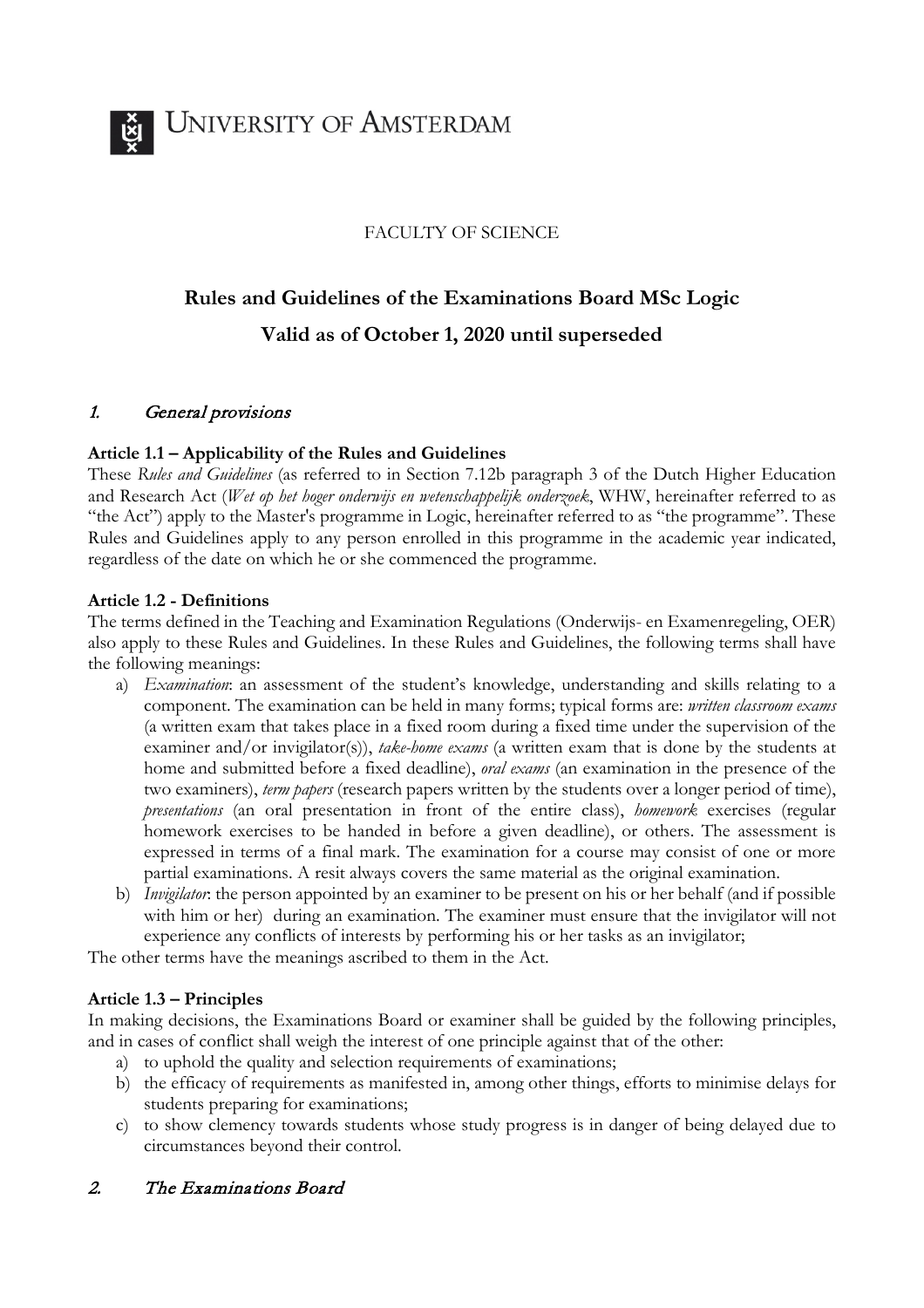## **Article 2.1 – Composition of the Examinations Board**

- 1. The Examinations Board shall consist of at least two members. The members are experts in logic. At least one member is external, i.e., a person unconnected to the Master's programme in Logic. Any person who has financial responsibilities within the University of Amsterdam cannot be a member of the Examinations Board.
- 2. The members of the Examinations Board shall be appointed by the Dean on the basis of their expertise in logic.
- 3. The Examinations Board chooses one of its members as chair. External members cannot be the chair of the Examinations Board. The chair shall identify a second member as the vice-chair who shall replace the chair when he or she is not available.
- 4. The Dean shall request advice from the Examinations Board before appointing a new member.
- 5. A member of the Examinations Board is appointed for a period of three years and can be reappointed.
- 6. The Dean shall guarantee that the Examinations Board can function independently and with competence.

#### **Article 2.2 - Duties of the Examinations Board**

The duties and powers of the Examinations Board are regulated in the Act. These include determining the rules for the execution of duties and powers and taking measures with regard to:

- a) determining objectively and professionally whether a student satisfies the requirements laid down in the OER with regard to the knowledge, understanding and skills required to obtain a degree;
- b) ensuring the quality of examinations;
- c) establishing guidelines and instructions within the framework of the OER as the basis for marking and awarding results in examinations;
- d) granting exemptions from (parts of) one or more examinations;
- e) taking measures in the event of fraud;
- f) appointing examiners to conduct examinations and determine their results;
- g) issuing the degree certificate, with the diploma supplement attached, as proof that the student has graduated;
- h) granting a student permission to take a set of electives, the examination for which will lead to the awarding of a degree;
- i) issuing transcripts to students, including students who have passed one or more examinations but for whom a degree certificate cannot be issued;
- j) granting students admission to the programme, in correspondence with the framework drawn upon in the OER;
- k) drawing up an annual plan and report on its activities.

## **Article 2.3 – Decision period for Requests to the Examinations Board**

- 1. Petitions and complaints must be submitted to the Examinations Board with a letter explaining the reasons for the petition or complaint. A petition or complaint is accompanied by documents necessary for the decision and to which the student can reasonably have access to.
- 2. Any request to deviate from the curriculum must be submitted in writing, stating reasons, to the Examinations Board not later more than eight weeks before the commencement date of the component for which the replacement is being requested. Such a petition will in any case be refused if the level and scope of the proposed replacement component(s) is/are not at least equal to those of the component to be replaced.
- 3. The Examinations Board shall take a decision within six weeks of receiving a written request at the latest.
- 4. An authorised representative shall submit a written authorisation together with a petition or a complaint.

## **Article 2.4 – Meetings of the Examinations Board**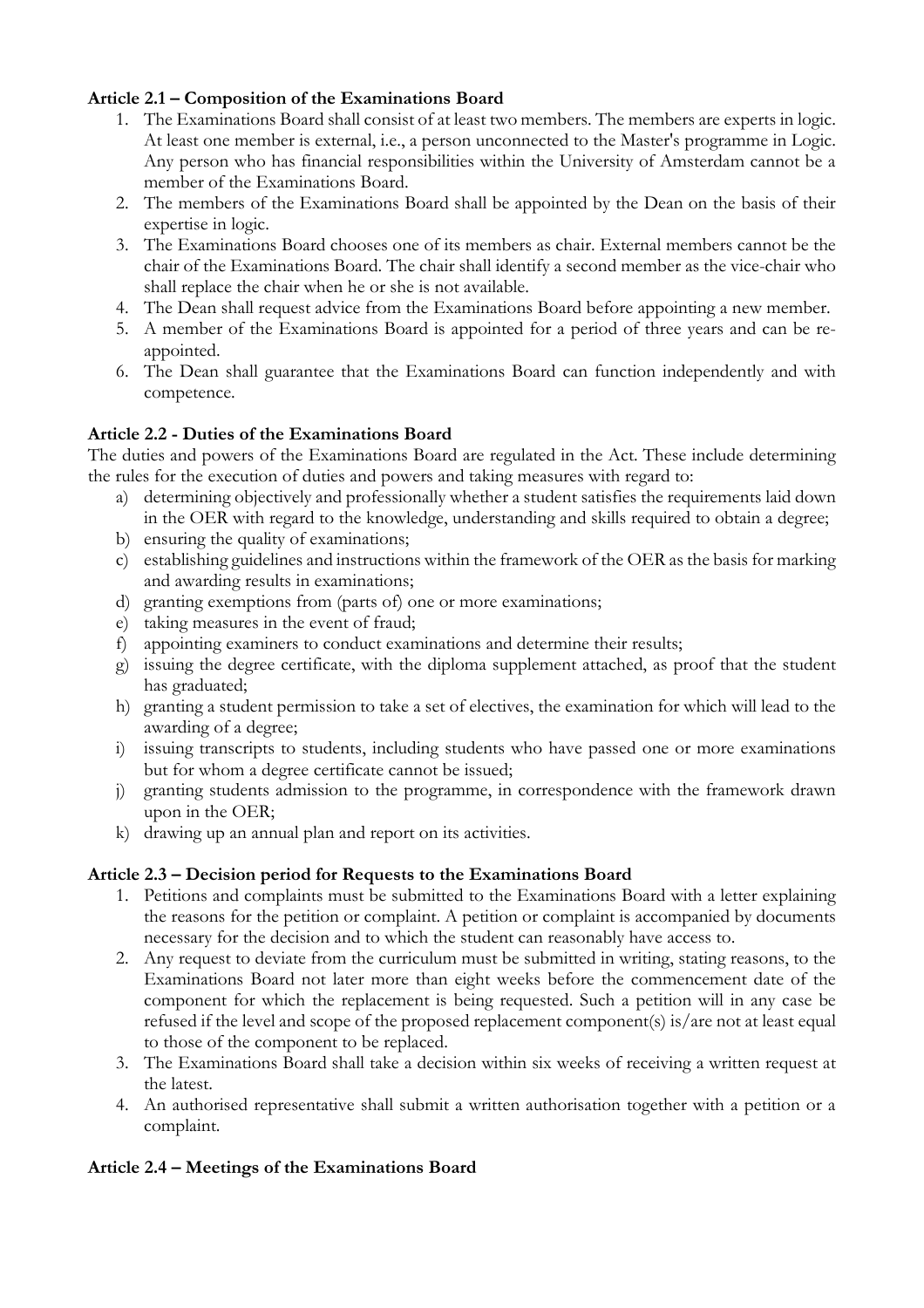- 1. The entire Examinations Board shall normally meet at least twice per academic year, or more often if deemed necessary by its chairperson. This meeting is closed to the public.
- 2. The agenda and minutes will be determined by the chairperson in consultation with the members.
- 3. Advisers may be consulted at the invitation of the Examinations Board. These advisers may attend all or part of the meetings as guests.
- 4. Decisions of the Examinations Board can also be reached by discussions via electronic mail.
- 5. In the event of a request or complaint involving a member of the Examinations Board, the matter will be discussed in that member's absence.
- 6. The Examinations Board shall make decisions by a majority of votes present; in cases where the votes are tied, the chairperson shall have the casting vote.

# 3. Examiners

## **Article 3.1 - Examiners**

- 1. The Examinations Board shall appoint examiners on an annual basis to conduct examinations and determine their results.
- 2. The Examinations Board is entitled to appoint experts from outside the institution as examiners.
- 3. The examiners shall furnish the Examinations Board with any relevant information requested.
- 4. Examiners shall be appointed by the Examinations Board in line with the examiner profile described in the UvA Examinations Board Guide 2016, Section 4.1, paragraph 6.

# 4. Examinations

#### **Article 4.1 – Dates and times of examinations**

- 1. Written classroom examinations shall be conducted on dates and times that shall be determined and made known to students under the responsibility of the Examinations Board at least 30 days before the commencement of the teaching concerned.
- 2. Other examinations shall be conducted at dates and times to be determined by the examiner(s), where possible following consultation with the student.
- 3. In determining the dates and times of examinations, the best effort shall be made to try to prevent examinations from coinciding, where relevant.
- 4. The set dates and times shall only be modified in exceptional circumstances and if all relevant parties agree.
- 5. The Examinations Board monitors compliance with the rules set out in paragraphs 1 to 4 inclusive. Students may report deviations from these rules to the Examinations Board.

## **Article 4.2 – Deregistering for examinations**

In the event that a student fails to appear at the prescribed time for an examination for which he or she has registered, the examiner shall record this as an unused opportunity to take that examination (by means of the mark of 'no show' (*niet aanwezig*, n.a.), with repercussions for the potential applications of other regulations relating to additional examination opportunities, defined in the OER.

## **Article 4.3 – Order during examinations**

- 1. The examiner determines the order during examinations.
- 2. Special adaptations of the order during examinations for students with a disability are regulated by the OER and the *Nota Begeleiding van studenten met een functiebeperking Universiteit en Hogeschool van Amsterdam*.
- 3. Students must complete examinations entirely independently, unless determined otherwise by the examiner.
- 4. Students must follow all instructions from the Examinations Board, the examiner or the invigilator issued before, during or immediately after the examination. This also applies to instructions issued prior to the examination by way of the UvA Course Catalogue, the component website, or Canvas. If a student fails to follow one or more instructions, he or she may be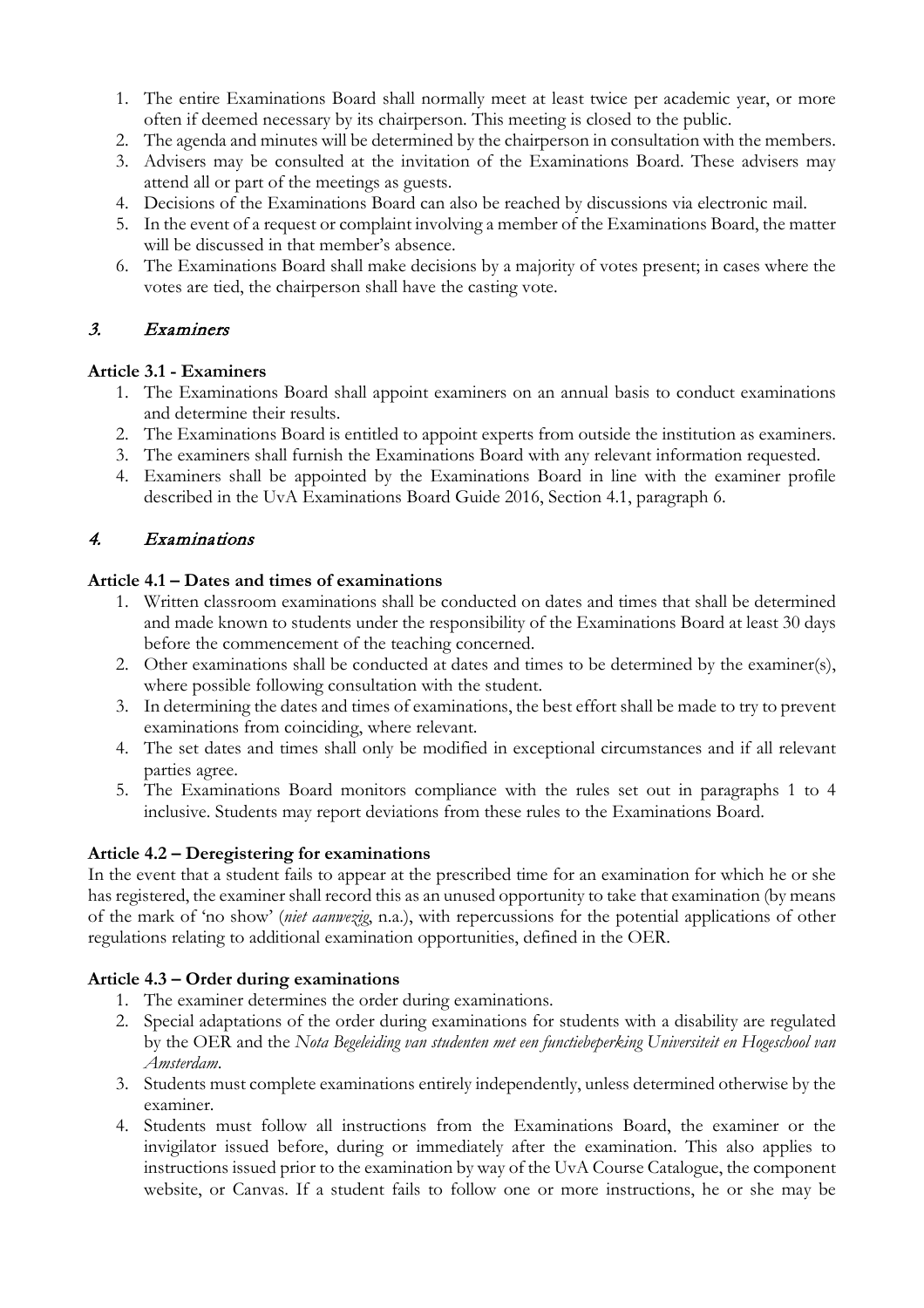excluded by the Examinations Board or the examiner from further participation in the examination concerned, while taking into account Article 4.3.5. If a student is excluded, he or she will not receive a result for that examination (the mark/final mark will be recorded as 'no show' (*niet aanwezig*, NA)).

- 5. In case of doubt of the identity of the student, the examiner or invigilator may request proof of identity by means of valid proof of registration (student card) and a valid identity document (passport, identity card or driver's license). Any students unable to identify themselves can be refused access to the examinations.
- 6. In the case of suspected fraud during an examination, the examiner has to send a written report of the incident to the Examinations Board.
- 7. For written on campus or online examinations, the examiner shall ensure that sufficient numbers of invigilators are appointed in order that the examination can proceed in good order. In the case of an on campus examination with 50 or more students at least two invigilators are required to be present.
- 8. For written on campus or online examinations, students not enrolled in the class and students excluded from participation in the examination (cf. Article 4.2) may be refused admission to the examination or may be asked to leave the examination.
- 9. For written on campus or online examinations, the duration of the examination shall be such that students can be reasonably expected to have sufficient time to answer the questions. Written on campus or online examinations have a maximum duration of three hours.
- 10. For written classroom examinations, no student may leave the room within the first 30 minutes of the exam. During these 30 minutes, students arriving late to the exam may be admitted at the discretion of the examiner or invigilator. In exceptional cases, the examiner or invigilator may deviate from this rule.
- 11. For written classroom examinations, the examiner or invigilator decides about the rules of leaving the examination room during the examination. Students who have left the examination room are bound by the rules of the exam and are not allowed to use aids not permitted by the rules of the examination while not in the examination room.
- 12. For written on campus or online examinations, students are not permitted to use aids such as mobile telephones, laptops and the like or study materials during an examination unless the examiner or invigilator gives explicit permission for this. If specific electronic equipment is permitted for the purpose of completing the examination, the examiner shall set further rules for this. These rules shall be specified in writing on the exam paper.
- 13. For written on campus or online examinations, in the event of detected or suspected fraud during an examination, the student shall always be permitted to complete the examination. The invigilator shall fill in a report form and hand it to the examiner. The examiner shall inform the Examinations Board. Sanctions may be imposed in accordance with the Fraud and Plagiarism Regulations of the Examinations Board.
- 14. Oral examinations shall take place in the presence of a third person or have to be recorded. Examiners can only replace a written examination with an oral examination with the consent of the examined student.
- 15. In the case of a digital classroom examination, students who leave their workstation shall make sure that their screen cannot be viewed by other students in the room.
- 16. In addition to TER A art. A- 4.13 section 2, the student who takes part in an examination implicitly gives permission for the work made to be included in the database of the relevant program for plagiarism detection.
- 17. Students are permitted to use the toilet during an examination. The student must follow the examiner's or invigilator's instructions. Students are not permitted to talk whilst using the toilet and are not permitted to be in possession of unauthorised aids. In the case of online examinations lasting at most an hour, an examiner can decide based on weighty circumstances (e.g. the nature of the examination) that it's not allowed to use the toilet. Students must be informed before the start of the component if it's not allowed to use the toilet.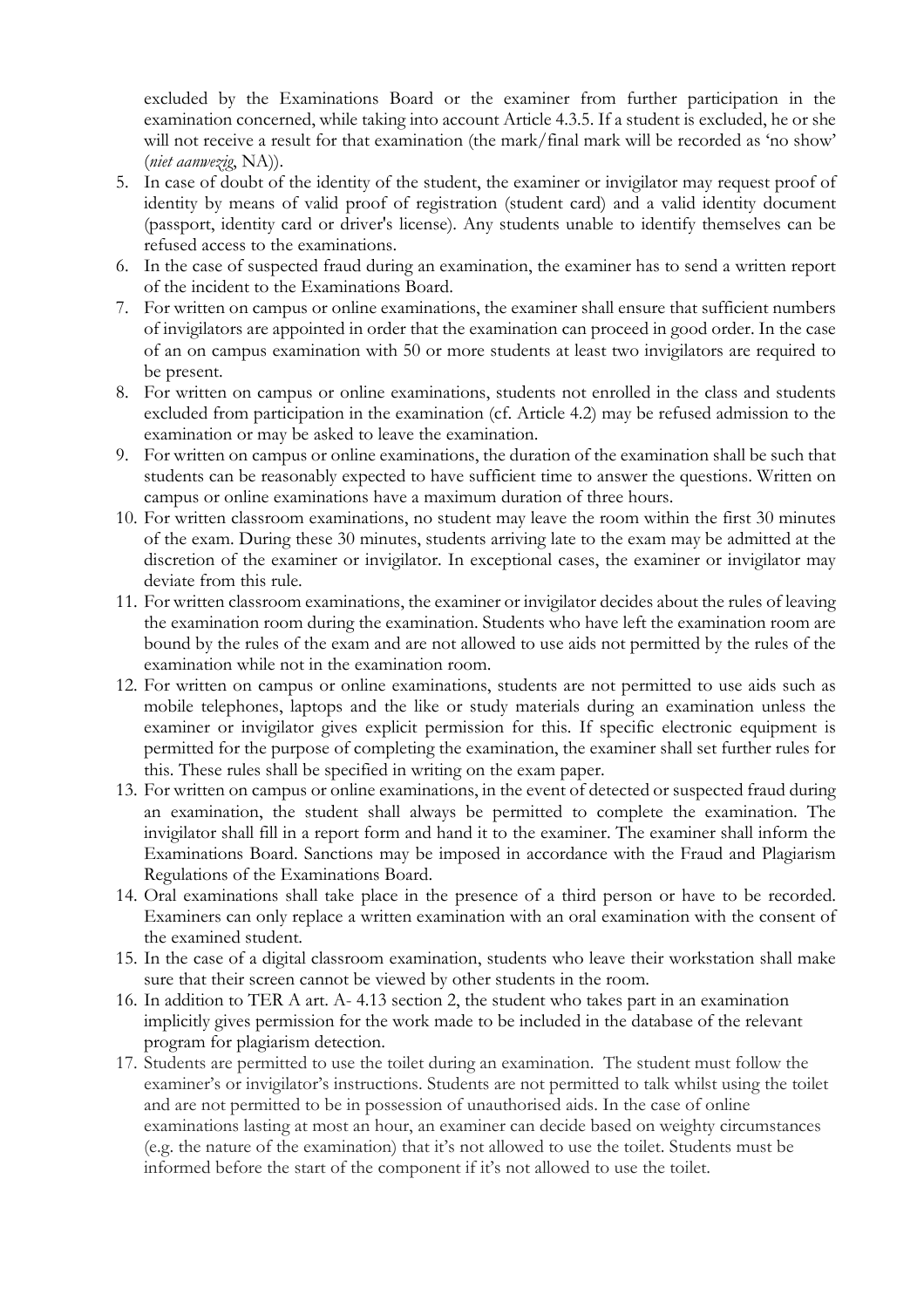#### **Article 4.3.a – Additional rules regarding online examinations**

- 1. It is the student's responsibility to be able to take the exam in a location with suitable conditions and with facilities such as internet connection and hardware and software as specified by the examiner.
- 2. If the student encounters technical problems during the exam, this must be reported immediately in accordance with the applicable procedure.
- 3. If the student fails the examination or fails to meet the requirements (NAV) because of technical problems on the side of the student, the student must take the retake.
- 4. Examiners may decide to include a time restriction per block of questions. Students must be informed in a timely manner about any restrictions.
- 5. All other programs, browsers or tabs that are not specifically allowed for the exam must be closed during the examination.
- 6. During the examination the student must remain seated and be visible to the invigilator at all times; with the exception of toilet visits (see art. 4.2.17).
- 7. The room in which the examination is made should be sufficiently illuminated.
- 8. In case draft paper is allowed, the student should show the draft paper (both front and back) at the beginning of the examination.
- 9. In case a calculator is allowed, it has to meet the predetermined conditions and has to be shown at the start of the examination.
- 10. In addition to article A-4.3.2 of TER-A FNWI, online oral examinations are not public.

#### **Article 4.4 – Assessment**

- 1. Each examination shall consist in the examiner testing the candidate's knowledge, understanding and skills and assessing the results of that test.
- 2. Examination questions and problems shall never exceed the examination content announced in advance. Examination questions shall be clear and unambiguous and such that students can correctly judge how extensive and detailed their answers should be. The subjects of the questions shall be representative of the whole of the component content. The content and scope of the examination shall be fixed as from the commencement of the component and not subject to any change before the examination.
- 3. If a component involves a final exam, the examiner is required to post this exam on DataNose within two weeks after the date of the exam, so that it can be inspected by the Examinations Board. (This only applies to components administered by the FNWI; other faculties do not make use of DataNose).
- 4. The Examinations Board strongly encourages peer-review practices in the preparation of exams. This means that the exam is sent to the Teaching Assistants of the course well before the exam date, so that they can provide feedback to the examiner
- 5. The manner in which the examination for each component will be administered will be announced in the UvA Course Catalogue before the component in question commences, specifying:
	- a) the form that the examination and/or resit will take;
	- b) to what extent the different examination components will be taken into account in the final assessment;
- 6. The Examinations Board shall ensure that examinations are assessed within the time frames mentioned in the OER and on the basis of transparent standards.
- 7. If more than one examiner is involved in the marking of an examination, the Examinations Board shall ensure that all examiners apply the same standards to their marking.
- 8. Marking shall take place in such a way that examinees can verify how their examination results were determined.
- 9. The most recent result shall determine the final mark. Some examination components do not allow resits due to their nature (e.g., homework, presentations, practical work).
- 10. If practical exercises involve several students making a contribution to a single joint assignment, the Examinations Board shall apply the following guidelines: If in the examiner's opinion one or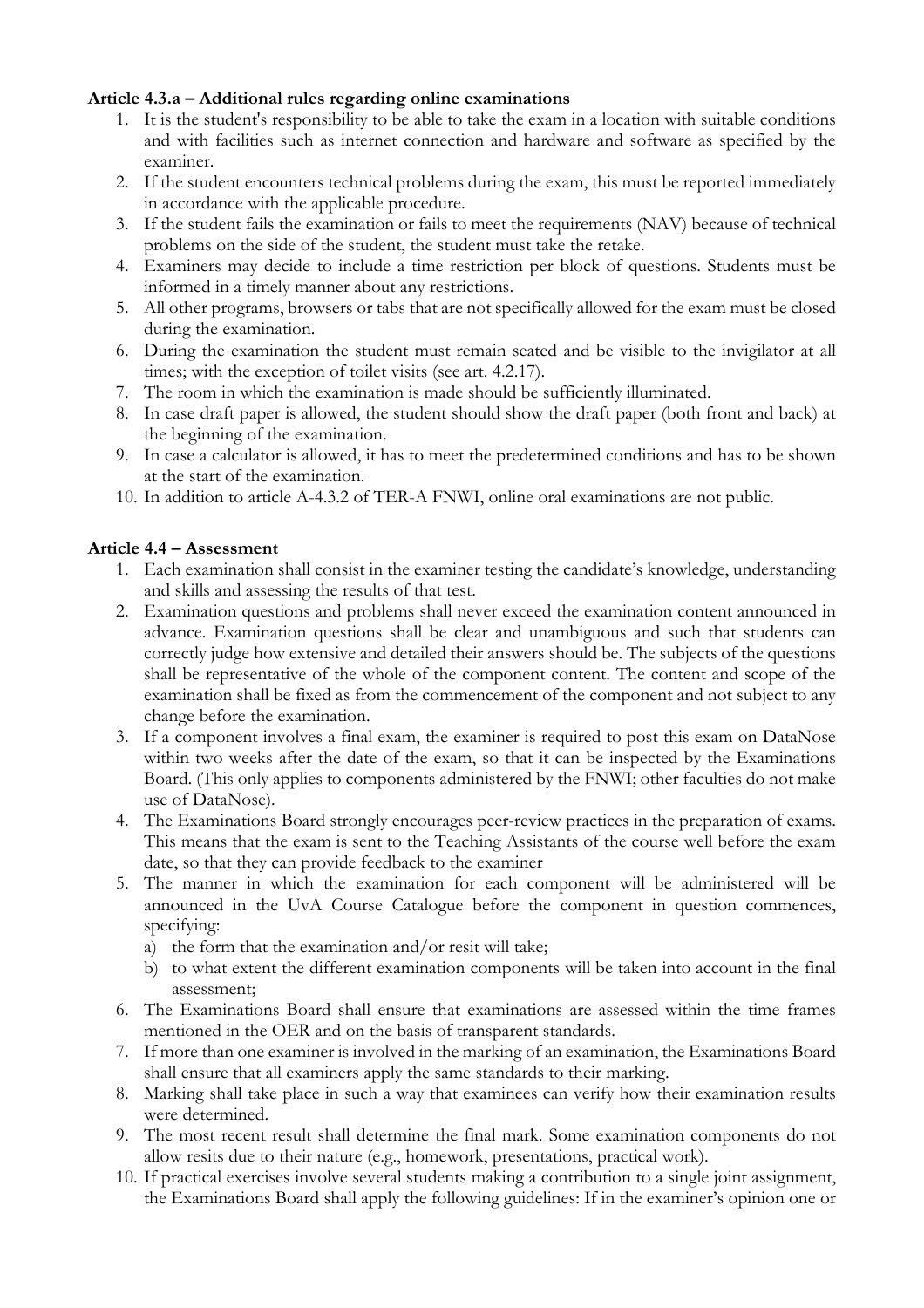more students have made an insufficient contribution to the joint assignment, the examiner will discuss this with the student(s) in question. The student concerned will be given an opportunity to expand his or her contribution. If this does not yield the desired improvement according to the examiner and/or if the Examinations Board deems it necessary, the Examinations Board may take appropriate measures.

- 11. If one or more examination components of a course involve group work, at least 50% of the final mark of each student should be determined by traceable individual contributions of that student.
- 12. The assessment of the Master's thesis is described in detail in Articles 4.5 to 4.8.
- 13. Both coordinated projects in January and June and individual projects shall be graded on a pass/fail basis (AVV/NAV). Exceptions to this general rule can be made by the Examinations Board.
- 14. Grades obtained for courses taken at a university abroad shall be converted to pass/fail (AVV/NAV).

#### **Article 4.5 – Assessment of the Master's thesis, part I: The thesis committee**

- 1. The Master's thesis presented by the student serves as a demonstration of thorough knowledge of the selected topics and of a solid grasp of the pertinent research methods by the candidate. It should prove that the candidate possesses high-level independent learning, written communication and information retrieval skills.
- 2. The Master's thesis shall be evaluated by a thesis committee consisting of a chair, the supervisor(s) and independent evaluators. The chair must be a member of the Examinations Board and is appointed as the examiner for the thesis, taking responsibility for the grade.
- 3. The first step in the preparation for the assessment of a Master's thesis is the assignment of the chair of the thesis committee. It is the responsibility of the supervisor(s) to contact the Examinations Board and ask for the assignment of an examiner. After his or her assignment, the chair of the thesis committee is in charge of all procedural decisions in this committee.
- 4. The supervisor(s) shall submit a list of potential members of the thesis committee to the chair. It is preferred that this list contains more names that necessary to allow the chair to choose committee members from the list (cf. Article 4.5.7).
- 5. The chair and the supervisor(s) shall be members of the thesis committee.
- 6. The thesis committee must meet the following requirements:
	- a) All committee members must hold an M.Sc. or equivalent degree.
	- b) At least three committee members must have a PhD.
	- c) The number of independent evaluators must be at least as big as that of the number of supervisors. For this purpose, the chair may count himself or herself as an independent evaluator if he or she decides to take an active role and is an expert in the field of the thesis.
	- d) The strict majority of the committee members should be affiliated with the ILLC (exceptions to this rule may be granted by the Examinations Board).
- 7. The chair shall choose the independent evaluators on the basis of the list submitted by the supervisor(s). The chair can select none, some or all of the names on that list and add further members to the committee. The chair makes sure that the committee meets the requirements of Article 4.5.6. The chair does not have to justify this selection.
- 8. The thesis committee advises the chair in making decisions about failing and passing as well as about the grade. All final decisions about failing and passing as well as the grade remain with the examiner. If the thesis committee is unable to reach a decision, they can report to the Examinations Board and request a decision from them.

#### **Article 4.6 – Assessment of the Master's thesis, part II: Defense Date and Submission Deadline.**

1. The members of the thesis committee and the student shall agree on a defense date. The defense date shall be communicated to the programme administrator at least four weeks before the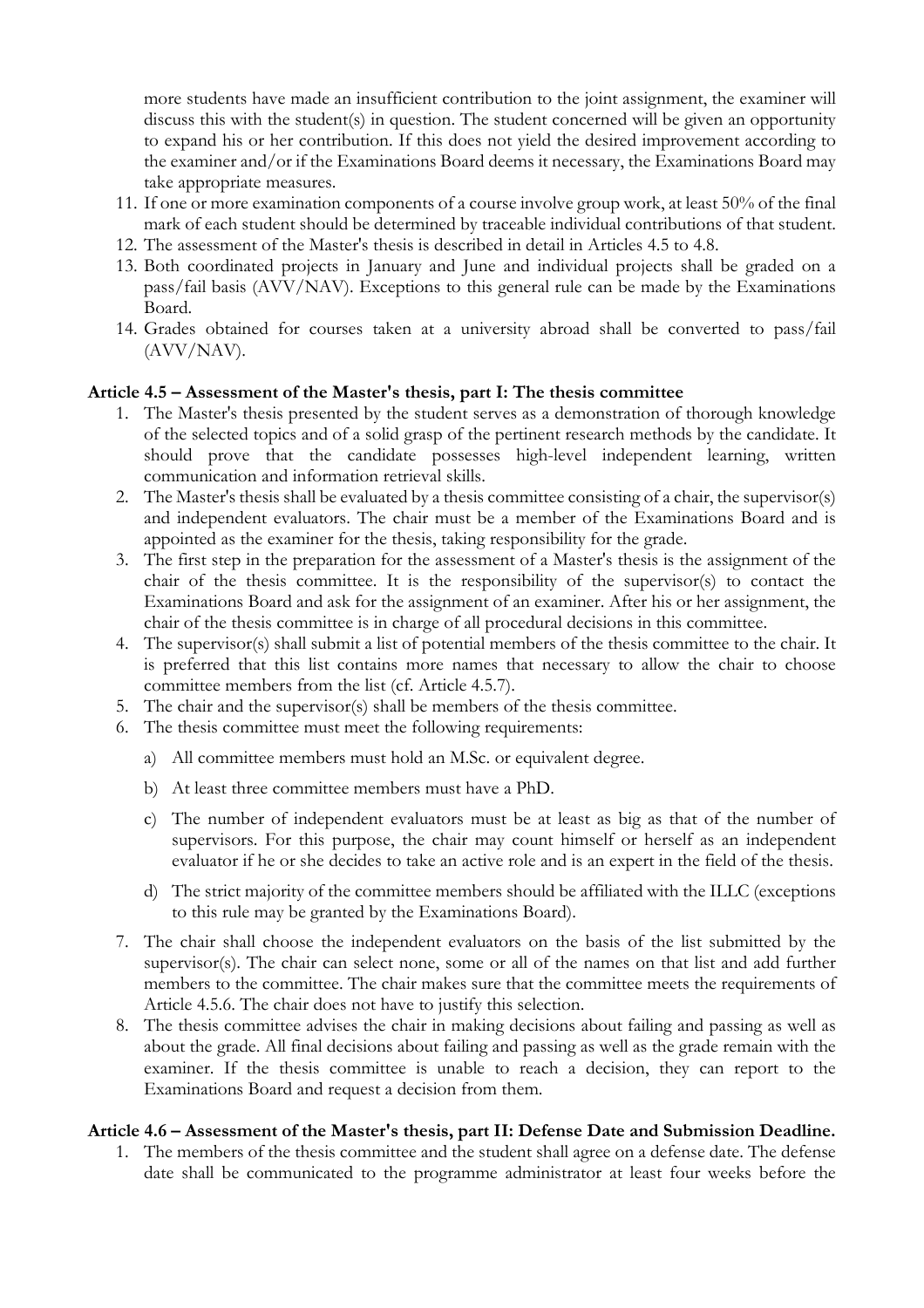defense. The programme administrator shall book the room for the defense and announce the defense among the members of the ILLC and the students.

- 2. The date of the defense determines the submission deadline which is exactly three weeks before the defense.
- 3. The thesis shall be submitted by e-mail as a pdf file that is sent to the entire committee with a copy to the programme administrator. The submitted thesis must contain the official ILLC M.Sc. thesis titlepage. The chair of the committee checks whether the formal requirements are satisfied.
- 4. If the student does not submit by the deadline, the chair can cancel the defense.
- 5. Before the deadline, the student can request an extension. Extensions are only given in exceptional cases and only if the student sends the request in due time. Very short extensions (a day) can be granted by the chair without consulting the committee. Longer extensions (at most three days) require consent from every single committee member.

#### **Article 4.7 – Assessment of the Master's thesis, part III: Pre-Assessment.**

- 1. When the student submits their thesis, the chair of the thesis committee checks the Turnitin plagiarism report in DataNose. In case plagiarism is suspected, the thesis committee chair always consults with the chair of the Examinations Board. Pertinent measures are then taken, in line with the Fraud and Plagiarism Regulations of the Examinations Board.
- 2. All committee members shall send pre-assessments of the thesis to the committee chair at least seven days before the defense. Pre-assessments shall contain a grade range and a brief statement about the evaluation criteria (cf. Article 4.7.5). Pre-assessments shall be sent only to the chair, not to the entire committee. If the chair has not received all pre-assessments seven days before the defense, he or she can cancel the defense.
- 3. A committee member who thinks the student should receive a failing grade must contact the chair immediately. In that case, the chair needs to check the opinions of all committee members, and if necessary involve the chair of the Examinations Board or the entire Examinations Board. It is not intended to have a public defense in the case that the committee will not give the student a passing grade. If there is no majority in the committee to pass the student, the defense should be cancelled (at least one week before the defense date) and the student shall receive the grade NAV. The student shall get detailed feedback from the committee to revise the thesis in order to pass in a second attempt.
- 4. After all pre-assessments have been received, the chair shall disclose the pre-assessments to the entire committee. The committee members can have an e-mail discussion before the defense. The chair shall compile the pre-assessments into a draft of the thesis assessment that will form the basis of the discussion of the committee after the defense. The assessment shall consist of a brief comment (one to two sentences) on each of the five criteria and a summarizing paragraph. The text shall not mention any grades.
- 5. The assessment criteria are:
	- a) *Correctness.* Errors in a thesis can be mathematical or technical errors, historical misattributions, improper use of experimental or other empirical techniques, faulty arguments, improper bibliographical work, or, in general, any lack of skill that will be expected of a researcher in the field of the thesis.
	- b) *Writing.* The criterion of writing covers both the technical writing style of the field of the thesis as well as the communication to a wider academic audience, highlighting the achievements of the thesis for a non-specialist readership. The length of a thesis should be related to its scientific content: a thesis that is too long for its content is an indicator for substandard writing.
	- c) *Difficulty.* The criterion of difficulty encompasses aspects such as the mathematical subtlety of the topic, the problems encountered during the work on the thesis, the amount of reading that was required, and in general scholarly and scientific skills that were required for writing the thesis, depending on the area the thesis is written in. The usual time period for writing a Master's thesis is four to six months; having considerably more time than that affects the difficulty of the project and needs to be taken into account when assessing the thesis.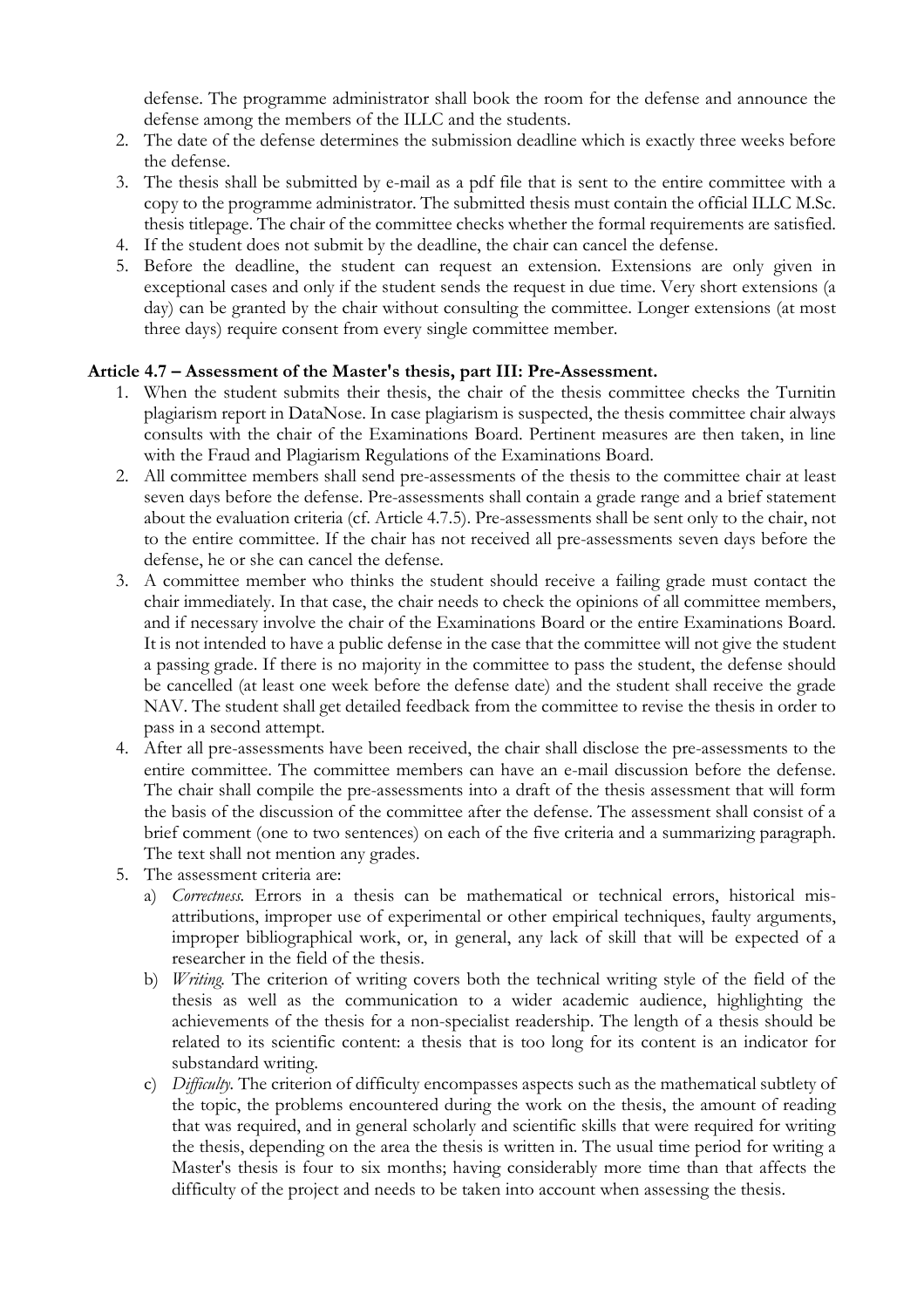- d) *Research contribution.* An original contribution to research is not a requirement for M.Sc. theses, but is one of the main criteria for excellence. Contributions are results that go beyond the published literature, possibly even including results that are strong enough to be published in a good journal or a proceedings volume of a selective conference of the field.
- e) *Independence.* A student can show independence by developing their own research topic, or by taking a topic given by the supervisor and developing it in a novel direction, or by working on a given problem and coming up with new ideas independently. Independence is not a requirement for M.Sc. theses; in fact, in the spirit of scientific collaboration, we strongly encourage close cooperation between supervisors and students in their research projects.

#### **Article 4.8 – Assessment of the Master's thesis, part IV: the defense.**

- 1. The student shall publicly defend his or her thesis in a *thesis defense*. The performance in the thesis defense is taken into account in the determination of the mark. In general, defenses take place during the two semesters of the academic year (September to June). If the committee members agree, the chair of a committee can grant an exception and allow for a defense to be scheduled during the summer period (July and August).
- 2. All committee members shall be physically present at the defense; the chair can grant an exception to this and allow one committee member to join the defense via an audio/video connection or ask questions *in absentia* by sending them in writing to the chair.
- 3. The chair can appoint one or more external advisors for the defense. External advisors are not members of the thesis committee, but join the non-public committee meeting after the defense; the chair shall determine in each case what the precise role of the external advisors is.
- 4. The defense consists of 20 minutes of presentation by the candidate aimed at the general audience and 30 minutes of questions. After that, the non-public committee discussion typically takes between 30 and 45 minutes. In total, between 90 and 120 minutes should be scheduled for a defense.
- 5. The chair shall introduce the candidate to the audience and keep track of the time during presentation and questions. If necessary, the chair can introduce the committee members to the audience.
- 6. The question period shall start with questions from the general audience. After that, the chair shall decide on the order of opposition. The larger part of the question time shall be given to the independent evaluators. The supervisor or the supervisors and the chair can ask questions, but are not required to.
- 7. After the question period, the committee retires to another room or asks the candidate and the audience to leave the room. The committee discussion is not public.
- 8. The chair shall coordinate the committee discussion, discuss the possible grades, and collect opinions of the committee members about the grades. The chair shall arrange the decision process and as appointed examiner has the responsibility for the grade assigned.
- 9. After the grade is determined, the chair shall revise the draft assessment text on the basis of the committee discussion and the decided grade. The assessment text shall be fair and honest, reflect the given grade accurately, and shall not avoid criticism of the thesis or the candidate. The final assessment can comment on the candidate's performance in the public defense.
- 10. After the committee has agreed on the assessment text, the candidate shall be asked to join the committee. The assessment text shall be read to the student, the grade shall be announced, and the student shall have the opportunity to ask questions in private.
- 11. Then the student and the committee shall return to the room with the audience (or invite the audience back into the room), the chair shall announce that the student has passed, shall publicly congratulate the student, and finally, shall give the word to the supervisor for personal words. After this, the shall chair close the meeting.
- 12. Both the grade and the assessment text are private information and shall not be made public.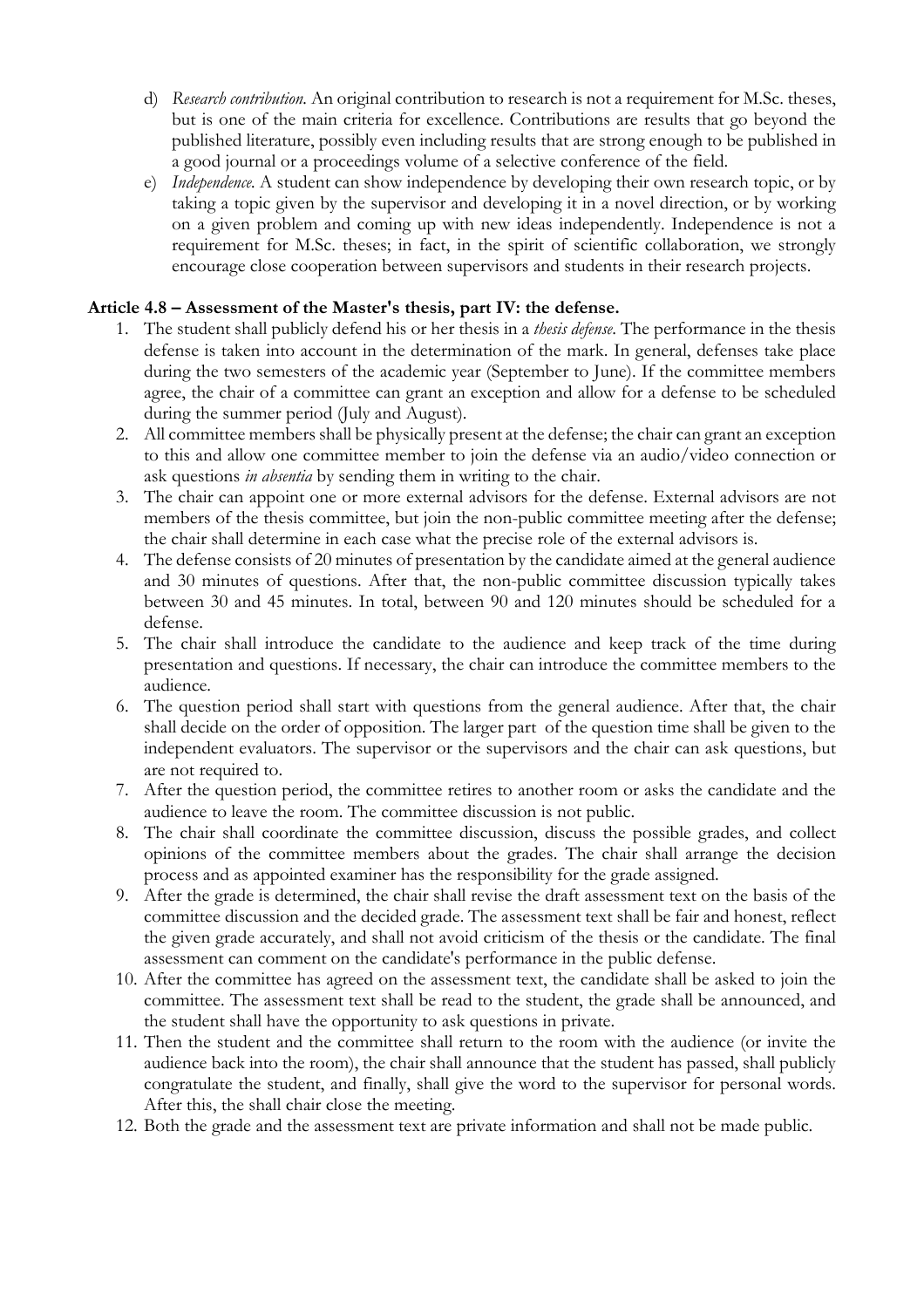# 5. Graduation

# **Article 5.1 – Date of graduation**

The examination date recorded on the diploma is the date on which a student applied for a diploma. The date on which the certificate is awarded may be later than the examination date.

# **Article 5.2 – Degree classifications (Iudicia)**

- 1. The Examinations Board assesses whether to add the qualification of cum laude to the diploma.
- 2. This can and shall be done if
	- a) every component is marked with at least a 7 (seven);
	- b) the result for the Master's thesis is at least an 8 (eight);
	- c) the weighted average of all Master's programme components, excluding the thesis, is at least 8.0;
	- d) the student has obtained all grades of the programme within 30 months*. For students who were* enrolled in the period 15-03-2020 to 31-08-2020 an addition of 6 months applies on top of the duration set *in this paragraph.*
- 3. When determining the requirements of Article 5.2.2, the mark for each component will be assigned a weighting factor corresponding to the number of credits that the component is worth. Examination components marked with a 'pass' will not be included in the calculation of the weighted average.
- 4. Exemptions will not count towards awarding the qualification of *cum laude*, unless the Examinations Board decides otherwise.
- 5. If more than one third of a curriculum is comprised of exemptions or components marked with a 'pass', the qualification of *cum laude* will not be awarded.
- 6. These *cum laude* guidelines replace all previous cum laude guidelines. Students who believe they qualify for a *cum laude* qualification on the grounds of expectations derived from previous guidelines can submit a substantiated request to the Examinations Board.
- 7. In exceptional cases relating to individual study programmes the Examinations Board may deviate from the provisions of Article 5.2.2 to 5.2.4.

# 6. Exemptions and Transfer Credits

- 1. The Examinations Board can exempt a student from the requirement of taking an obligatory component. The Examinations Board shall do that if the student provides evidence that he or she has mastered the material of that component. The Examinations Board will typically consult the examiner of the relevant component.
- 2. The Examinations Board can allow a student to replace an obligatory component with another component. The Examinations Board will typically consult the examiner of the relevant component.
- 3. A student may apply to the Examinations Board for the approval of credits for courses taken at a different postgraduate programme at the UvA or another university. This is only possible for courses at Master's level that are directly relevant to the M.Sc. Logic programme and only in case there is no overlap with other courses taken by the student. These courses will be registered in SIS as exemptions, unless the Examinations Board decides otherwise.
- 4. Transfer credit from universities outside of the Netherlands shall always be registered without a numbered grade (i.e., with the grade AVV). Transfer credit from Dutch universities can be registered with a grade at the discretion of the Examinations Board.
- 5. If the course was taken while the student was registered for the M.Sc. Logic, courses are generally accepted as transfer credit and treated as if they had been taken at the UvA. In this case, courses from other Dutch universities are usually registered with grades.
- 6. If the course was taken while the student was not registered for the M.Sc. Logic (typically before he or she came to Amsterdam), courses can only be accepted as transfer credit if
	- a) they have not been used for graduation for any degree at some other university
	- b) the content of the course is such that it could be part of the list of electives in the M.Sc. Logic.